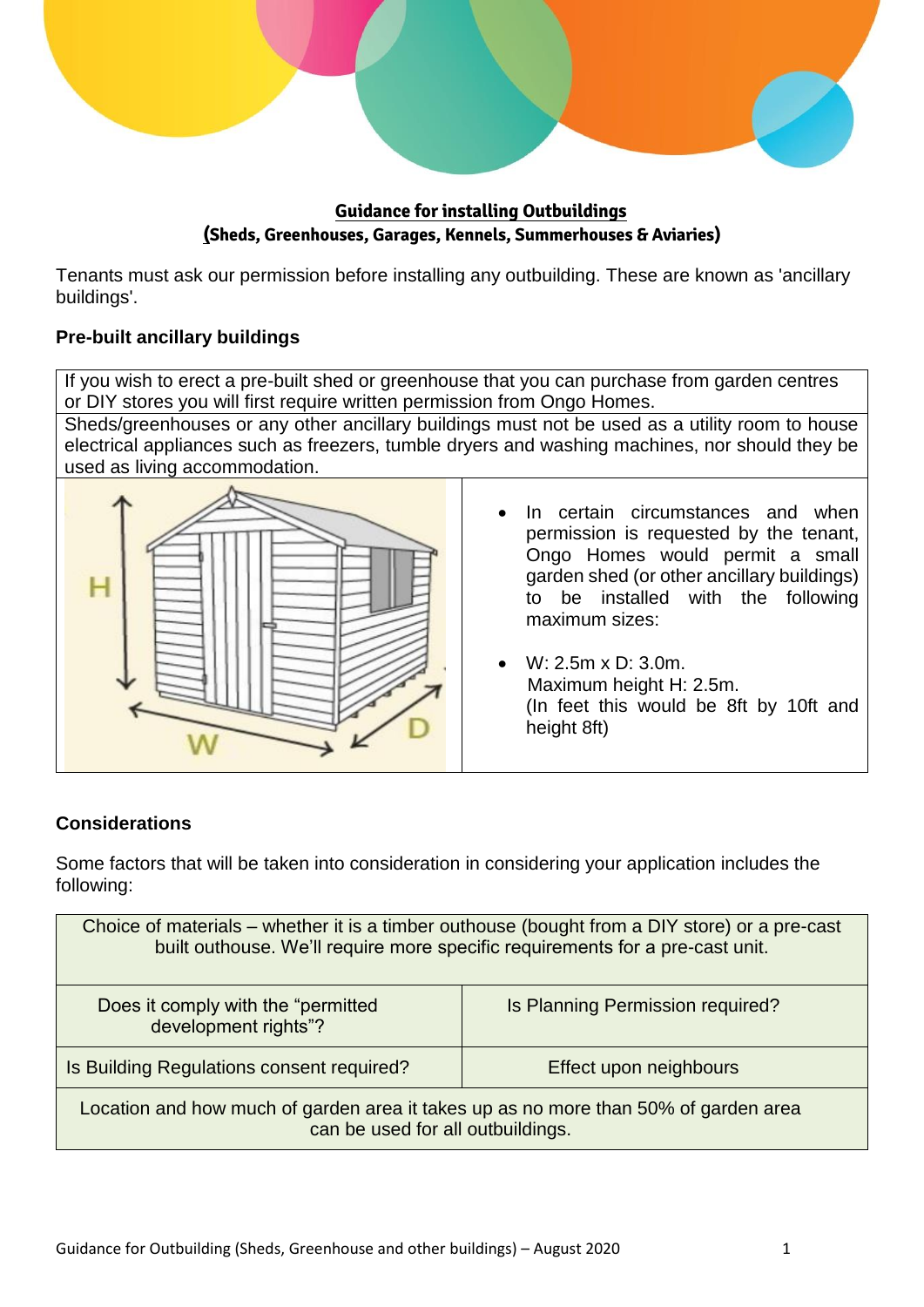Certain applications are automatically declined by Ongo Homes where the alteration requested cannot be insured by Ongo or the tenant and therefore presents risk to the occupation of the property. This list includes (but is not exhaustive):

| <b>Treehouses</b> | Verandahs            | Conservatories      |
|-------------------|----------------------|---------------------|
| Raised decking    | <b>Buildings for</b> | <b>Sauna Cabins</b> |
| areas             | people to sleep in   |                     |

### **Custom built garages and sheds**

In considering whether to grant permission to undertake any additions, alterations or improvements to your home Ongo Homes shall have due regard to Planning Regulations. However, the applicant is always responsible for ensuring that any appropriate planning permission or building regulations consent has been sought and received.

### **Planning Permission**

Residents in England and Wales do not have to apply for planning permission for a shed, garden room or structure provided it meets the following criteria (all measurements are external):

- Your shed should not be positioned forward of a wall that forms the principal elevation of the property.
- All sheds should be single-storey in nature. The eaves height should be no higher than 2.5 metres. The maximum overall height should be no higher than 4 metres for a dual pitch roof (all other roof options have a max height of 3 metres).
- The shed has no veranda, balcony or raised platform.
- If the shed stands less than 2 metres from one or more boundaries of the property, the overall height should not exceed 2.5 metres.
- It must be built at least 2.5 metres from the main property. No more than half the area of land around the "original house" should be covered by additions or other buildings.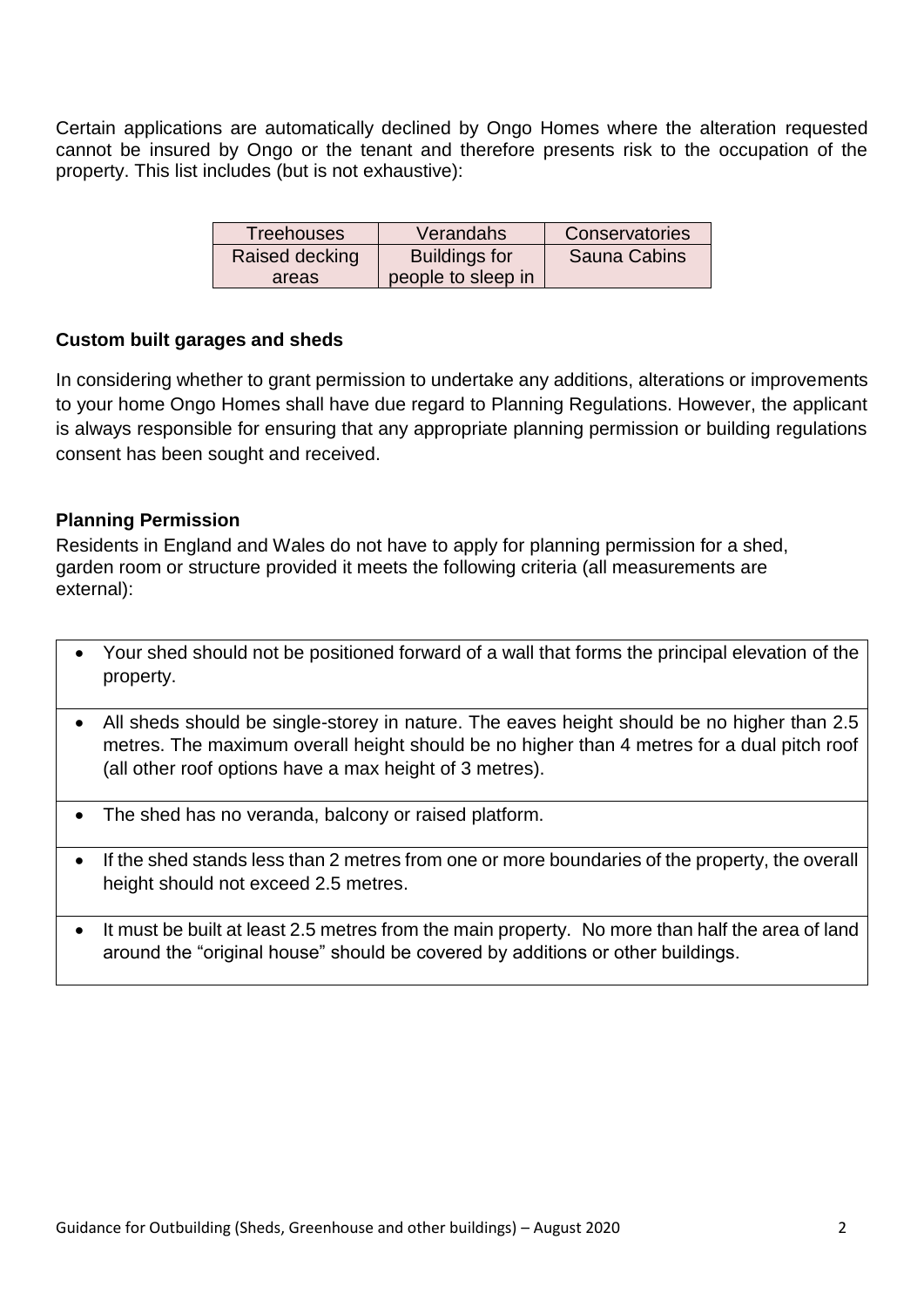#### **Building Regulations**

Don't forget about building regulations. These are minimum standards for design, construction and alterations to virtually every building. They're developed by the Government and approved by Parliament.

- You don't normally need Building Regulations Consent for a basic shed or outbuilding provided it's under 15 square metres (Up to 30 square metres may fall under permitted development providing that other conditions are also met).
- The shed or outbuilding is for domestic use only, by those who occupy the house and contains no sleeping accommodation.

It's always worth double-checking the design of your shed or outbuilding meets the criteria for permitted development relating to planning permission or building regulations approval. If in any doubt contact North Lincolnshire Council for clarification. Further guidance can be found at [https://www.planningportal.co.uk](https://www.planningportal.co.uk/)

#### **Additional Considerations**

You're usually permitted to keep certain pet animals and birds in an outbuilding as long as you have received permission to keep pets from our Housing Team according to **Ongo Homes Pet Policy** as pets must be kept for the domestic needs or personal enjoyment of the occupants of the dwelling house and they must not be kept for breeding or any commercial or illegal purposes.

The care of pets is governed by the Animal Welfare Act 2006 and you can be guilty of an offence if you don't take reasonable steps to ensure the needs of the animals are met.

If any animals create a constant noise or smell it could constitute a nuisance if it unreasonably and substantially interferes with use or enjoyment of a home or other premises.

You must keep the area clean and in a good state of repair. In addition to this being a breach of your tenancy conditions and putting your tenancy at risk if it is deemed a nuisance, an abatement notice may be served. You must not allow the animals to annoy your neighbours or cause a nuisance. The penalty for non-compliance can include an injunction or a fine.

o

# **How to apply**

As with any alteration or improvement you may wish to make to your house or garden you need to obtain our prior written permission to erect an outbuilding. To assist you with the completion of your application, there are specific requirements for erecting any outbuilding.

#### **\*\*Please note\*\***

#### **We do not allow sheds or greenhouses to be built on amenity land and nor do we allow any electrical supply to any outbuilding**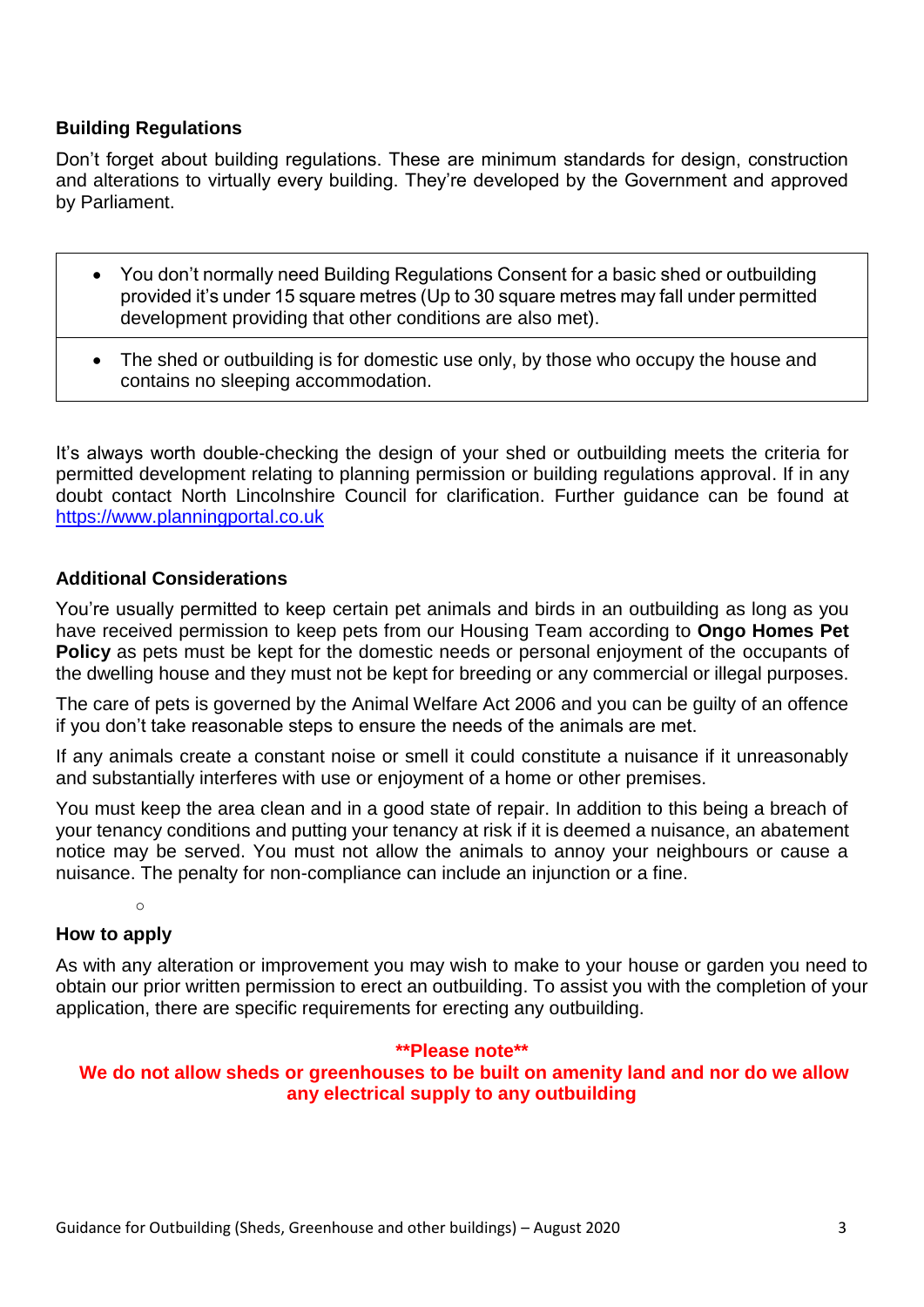| has been necessary to obtain it).                                                                                                                                                                                                                                                                       | 1) A permission form must be completed with full details of the outbuilding you would like to<br>build including a copy of your Planning Permission and Building Regulation Approval (if it                                                                                                                                                                                                                          |  |
|---------------------------------------------------------------------------------------------------------------------------------------------------------------------------------------------------------------------------------------------------------------------------------------------------------|----------------------------------------------------------------------------------------------------------------------------------------------------------------------------------------------------------------------------------------------------------------------------------------------------------------------------------------------------------------------------------------------------------------------|--|
| 2) A sketch must be submitted giving<br>dimensions<br>the<br>οf<br>proposed<br>outbuilding, indicating its position in<br>the garden and distance from the<br>house, boundaries, other structures<br>and any manhole covers.<br>Please provide as much supporting<br>information as possible to help us | Sketch of the garden should show the<br>$\bullet$<br>proposed position of the outbuilding. It<br>cannot be erected closer than 1 metre to<br>any existing fencing and closer than 2.5<br>metres to the house.<br>The outbuilding should be positioned within<br>your boundaries and to the rear or side of<br>your home. It must be no further forward<br>than any front wall of your home which<br>faces a highway. |  |
| process your application quickly.                                                                                                                                                                                                                                                                       | Must not take up more than 50% of the<br>usable garden area as 50% of garden area<br>can be used for all outbuildings.                                                                                                                                                                                                                                                                                               |  |
|                                                                                                                                                                                                                                                                                                         | Permission can only be given for a<br>maximum of 2 structures in a garden at any<br>one time.                                                                                                                                                                                                                                                                                                                        |  |
| 3) Type of construction.                                                                                                                                                                                                                                                                                | You must also state from what material the<br>structure is to be made (whether it's timber<br>or pre-cast units for example).                                                                                                                                                                                                                                                                                        |  |
| 4) For what purpose it is to be used.                                                                                                                                                                                                                                                                   | The outbuilding must not be used for<br>$\bullet$<br>sleeping accommodation. It must be used<br>only as a summer house, aviary,<br>greenhouse, coal shed, garden tool shed or<br>cycle shed and must be wholly detached<br>from any other building and must be only<br>single storey.                                                                                                                                |  |
| 5) Full dimensions including the height.                                                                                                                                                                                                                                                                | The outbuilding must not be more than 2.5<br>$\bullet$<br>metres in height whether flat roof or pitch<br>The maximum floor area of the structure<br>must not exceed 30m <sup>2</sup> (320 sq ft) and must<br>not be in excess of 30m <sup>3</sup> (1,000 cubic feet).                                                                                                                                                |  |
| 6) Proposed construction of the base.                                                                                                                                                                                                                                                                   | The base for the outbuilding should be semi-<br>$\bullet$<br>permanent and easily removed. Slabs laid on<br>sand are ideal.                                                                                                                                                                                                                                                                                          |  |
| 7) We require this work to be carried out<br>by a qualified trade person or a<br>competent person. Please confirm<br>on permission form who will carry<br>this work out.                                                                                                                                | If you are doing the work yourself you must<br>$\bullet$<br>provide us with detailed information on how<br>you intend to build it and the materials you<br>will use.<br>If the work is being done by a company you<br>must tell us its name, address and telephone<br>number.                                                                                                                                        |  |
| 8) Any pictures (if required) taken via phone can be emailed if necessary to<br>Enquiries@ongo.co.uk. Please use your first line of address as reference e.g. 'Permission<br>request for 20 Ongo Road'                                                                                                  |                                                                                                                                                                                                                                                                                                                                                                                                                      |  |
| If you make an application without taking the above into consideration it will be refused.<br>However you are free to re-apply at any point.                                                                                                                                                            |                                                                                                                                                                                                                                                                                                                                                                                                                      |  |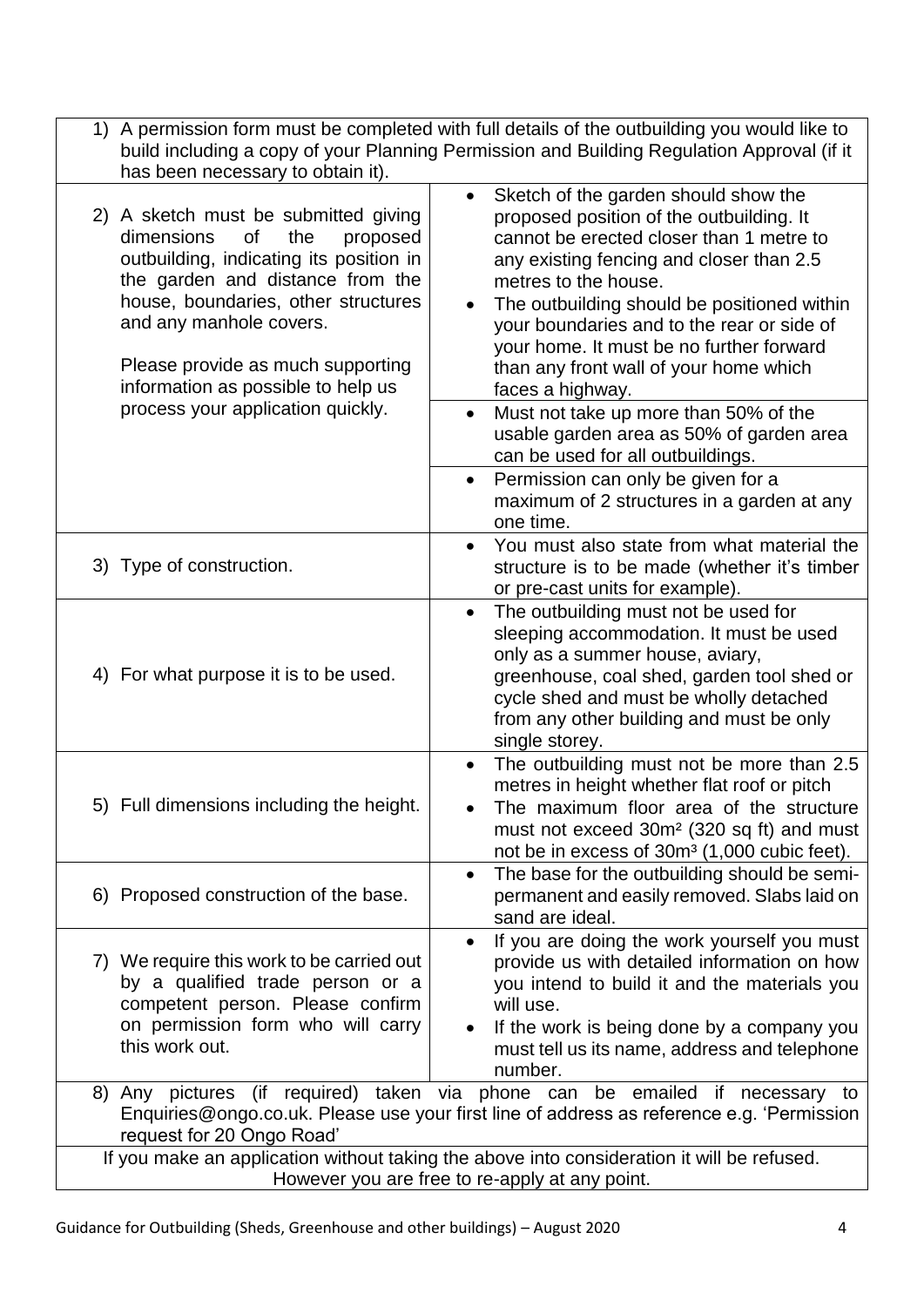### **Guidance for application to erect an outbuilding**

- The standard of workmanship must be to the satisfaction of Ongo Homes, and carried out by qualified and competent trade person.
- The asbestos report will be checked to ensure Asbestos Containing Materials' (ACM's) are not being removed or encapsulated. Any removal required will be undertaken by Ongo Homes at your expense.
- If replacing a brick built outbuilding a demolition license must be sought and provided within the application and you must refer to our demolition permission guidance.
- The Local Authority planning and building regulations must be satisfied and evidenced within the application and this must be obtained before any work is commenced.
- Regard should be made to potential impact upon electric, plumbing and drainage.
- $\bullet$  The base of the structure must be adequate for its purpose that can be easily removed e.g. slabs or timber.
- Rainwater run-off from the roof of the shed must be directed away from any boundaries and from your home.
- All rubbish and debris relating to the works must be removed by the tenant to an appropriate disposal or recycling facility.
- Works must be carried out in a manner to ensure minimum disruption to your neighbours and in line with relevant Health and Safety guidelines.
- The structure must be constructed of good quality suitable materials and must be kept in good order at all times. You will be responsible for the maintenance of your shed/greenhouse and for keeping it in good condition.
- All outbuildings together with any base, must be removed and the ground made good immediately at the request of Ongo Homes, or in any case at the termination of the tenancy, unless arrangements are made for the ingoing tenant to take over the structure. In this case, formal consent from Ongo Homes must be first obtained. Failure to remove the outbuilding together with any base will mean a recharge for removal and the reinstatement of the area in line with our recharge policy.
- The work must be completed within 3 months of the initial request. Failure to do so will mean you having to apply again for permission.
- The Association may inspect approved installations on completion to ensure they comply with all required conditions. Any remedial works required will be made at the expense of the tenant.